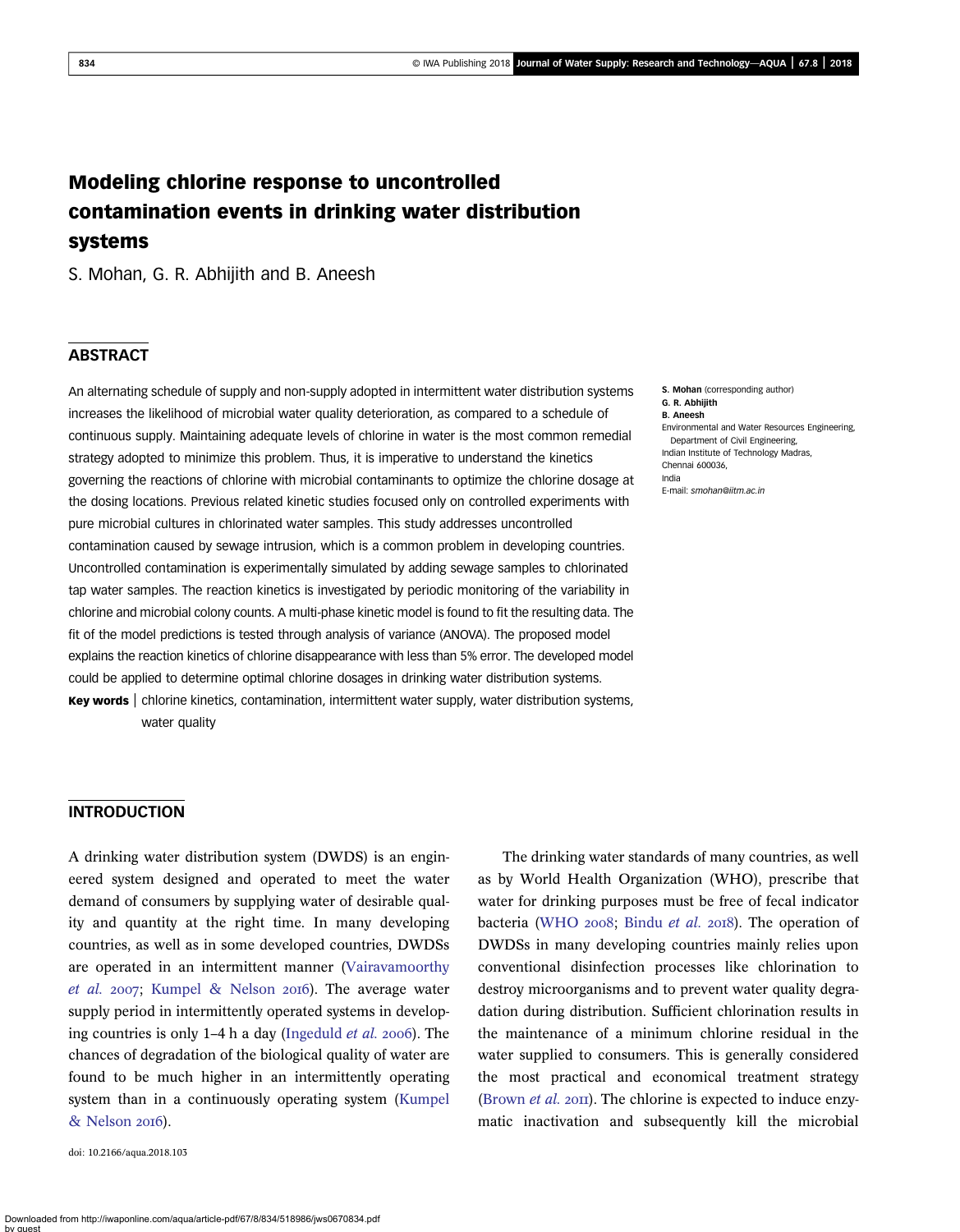contaminants present in water and provide residual action during events of contaminant intrusion. It is a complicated exercise to model the kinetics of reactions of chlorine in water distribution pipelines during uncontrolled contamination. The kinetic relationships developed solely with the consideration of pure cultures of microbial cells may not sufficiently describe chlorine kinetics in real-world operating conditions.

In this paper, we report the results of an investigation of the response of chlorine in water induced by sewage intrusion, an uncontrolled microbial contamination situation, through batch experiments. Additionally, we propose a generalized kinetic relationship between chlorine and microbial contaminants which more accurately models the disappearance of chlorine inside DWDSs.

# CHLORINE RESPONSE TO MICROBIAL **CONTAMINATION**

Intermittent operation is characterized by cyclical pressurization and depressurization of water distribution pipelines (Fontanazza *et al.* 2015). During depressurization, zero or negative pressures arise inside the pipelines. These conditions are conducive to the entry of microorganisms from external environments through intrusion pathways (Jones *et al.* 2014). In many developing countries, the sewer lines of cities generally follow the same layout as that of drinking water distribution pipelines (USEPA 2002; Sadiq *et al.* 2006). They are laid adjacently or above distribution pipelines with only about 1 m gap, a result of unscientific planning and execution by municipal administrations. The sewer lines running in parallel with water distribution pipelines, both from the sides and above, are the main source for microbial contamination in DWDSs of developing countries (Sharma *et al.* 2015). The sewage from leaking sewer lines contains not only microbial contaminants but also chemical contaminants (USEPA 2002).

Numerous research studies have reported on the development of chlorine sensors, which use residual chlorine as a surrogate parameter for detection and quantification of microbial contamination in DWDSs (Helbling & Vanbriesen 2009). Chlorine sensors are installed as a reliable instrument for indirectly monitoring the biological quality

of water. The available chlorine concentration in water is determined by the dosage of chlorine provided at the system's inlet point (at the outlet of water treatment plant) and/or at the booster station (at an intermediate point in the DWDS). Under normal operating conditions, the available chlorine concentration of water decreases during its propagation through distribution pipelines due to the combined effects of reactions of chlorine with natural organic matter present in water and with the pipe wall material (Seyoum  $\&$  Tanyimboh 2017). The former is a reaction at the bulk water zone and the latter is a reaction at the wall zone of a water distribution pipeline (Rossman *et al.* 1994). Many studies have been conducted to explain chlorine behavior in DWDSs and many kinetic models have been proposed to simulate these reactions (Powell *et al.* 2000; Clark & Sivaganesan 2002; Helbling & Vanbriesen 2009). It may be noted that the kinetics of reactions at the bulk water zone causing the decay of chlorine under conditions of uncontrolled, direct contamination may be meaningfully different from scenarios occurring under normal operation of DWDSs. Thus, all of these kinetic models may be suitable only for normal operating scenarios and may fail to describe the actual kinetics of chlorine decay during situations of uncontrolled contamination, for example, sewage intrusion.

EPANET is one of the most widely used water quality simulators to predict levels of chlorine in DWDSs (Rossman ). In EPANET, the user-defined reaction kinetics assume that the reactants are grouped as a single species. EPANET uses only the first-order and second-order kinetics to model the reactions of chlorine at the bulk water zone. It does not allow the use of multi-parameter kinetic models and it does not represent the reactions of chlorine in response to specific contaminants in water. To overcome this limitation, an enhanced version of EPANET known as EPANET-MSX was developed that enables customization of complex multi-species reaction expressions (Shang *et al.* ). Because microbial contaminants are complex and varied, it is impractical to define each and every reaction between the components of the biological matrix and chlorine and to input the same in the form of rate expressions (Helbling  $&$  Vanbriesen 2009). Therefore, the most appropriate approach is to develop a general kinetic relationship that generalizes the complex biochemical reactions between microbial contaminants and chlorine, by the selection of

Downloaded from http://iwaponline.com/aqua/article-pdf/67/8/834/518986/jws0670834.pdf by guest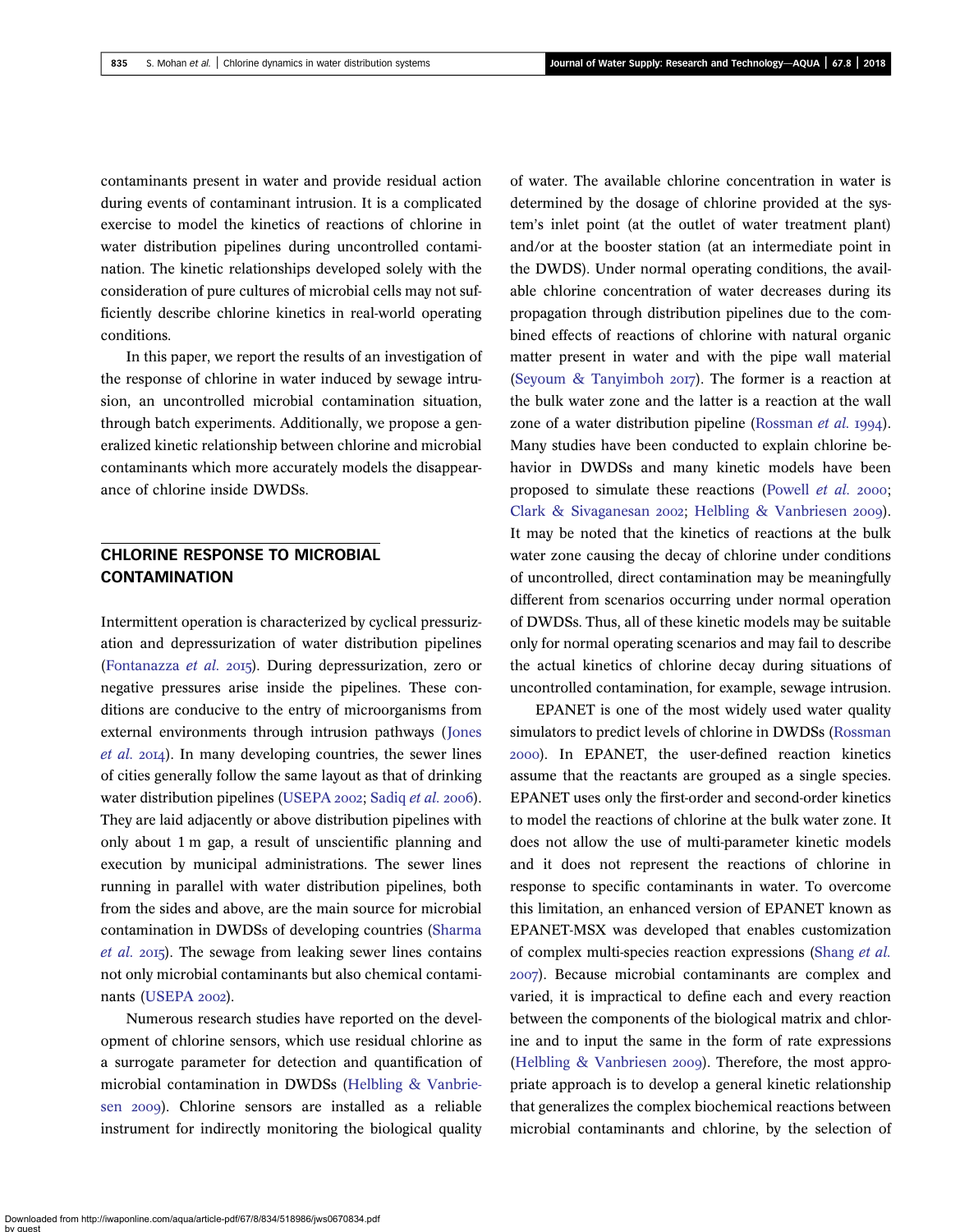appropriate parameter values. In essence, the generalized kinetic relationship considers the grouping of reactive species, but the selection of appropriate rate expression and parameter values allows better and simplified representation of the bulk phase reactions using EPANET-MSX.

Studies have been conducted in this direction by investigating the chlorine demand and microbial cell survival under different chlorine concentrations for pure microbial cultures (Shang & Blatchley 2001; Virto *et al.* 2005; Helbling & VanBriesen 2007). The kinetic relationships derived from such batch studies were used to evaluate the efficacy of using chlorine sensors as a proxy for measuring microbial contamination in DWDSs experimentally, by injecting microbial cells into laboratory-scale systems (Helbling & VanBriesen 2008). It may be noted that the overall effect of a heterogeneous contaminant community, which is present in sewage and which significantly influences the kinetics of reactions of chlorine during uncontrolled contamination events, is not accounted for in any of the above-mentioned experimental models.

Haas  $& Karra \, (1984)$  developed an exponential bi-phasic decay model by relating the chlorine demand present with different levels of sewage contamination. This bi-phasic model distinguished the total reaction time of chlorine into two distinct phases, namely, the fast reaction phase and the slow reaction phase. Two separate values of kinetic constants were assigned for each phase. It was reported that the kinetic constants depend on the initially available concentration of chlorine in water, initial concentration of microorganisms, and characteristics of the microbial cell species. However, the influence of chemical contaminants in the heterogeneous contaminant matrix to the value of kinetic constant was not considered. The demand for chlorine, induced by the contaminants, in any water sample contaminated with sewage will be a finite value. The chlorine demand exerted must attain a steady-state once all the reactions of chlorine with the contaminants are completed. Attainment of the steady-state condition cannot be modeled using the bi-phasic exponential decay model. Moreover, Haas & Karra  $(1984)$  left the chemical basis for the occurrence of two distinct reaction phases unexplained.

It may be concluded from the earlier studies that there is no unique kinetic model that can accurately explain the kinetics of reactions of chlorine from a fast reaction phase to steady-state during uncontrolled contamination situations. A kinetic model of such kind, if available, could be applied to understand the behavior of chlorine in DWDSs. It could also be used towards deciding the optimal chlorine dosages at the required critical locations. This might be a step towards overcoming the management challenge of deciding the optimal chlorine dosage to control water quality degradation in intermittent DWDSs.

## MATERIALS AND METHODS

Conducting batch experimental studies is deemed to be the easiest way to investigate the response of chlorine to microbial contaminants (Helbling & VanBriesen 2007). This section explains the materials that have been used and the methodology that has been adopted for conducting batch experiments to simulate uncontrolled contamination events.

#### Glassware and chemicals

All glassware used for the experimental study was manufactured by M/s Borosil Glass Works Ltd (India) and marketed under the brand name 'Borosil'. Before conducting the experiment, all glassware was cleaned with distilled water and dried at  $150\degree$ C for 2 h. All chemicals used in the study were of analytical reagent (AR) grade. All solutions were prepared using double distilled water (Elga Veolia, UK).

#### Collection and storage of sewage sample

A field scenario of sewage intrusion into distribution pipelines was simulated in this experimental study. Sewage samples used for experimentation were collected from two locations within the Indian Institute of Technology Madras campus: from the inlet of the sewage treatment plant (12.989346, 80.240729), SW1, and from the sewage outlet of one of the hostel buildings (12.986009, 80.233858), SW2. The two locations were selected to represent the characteristics of sewage in sewer lines (SW1) and at the point of generation (SW2). After collection, the samples were subjected to total organic carbon (TOC)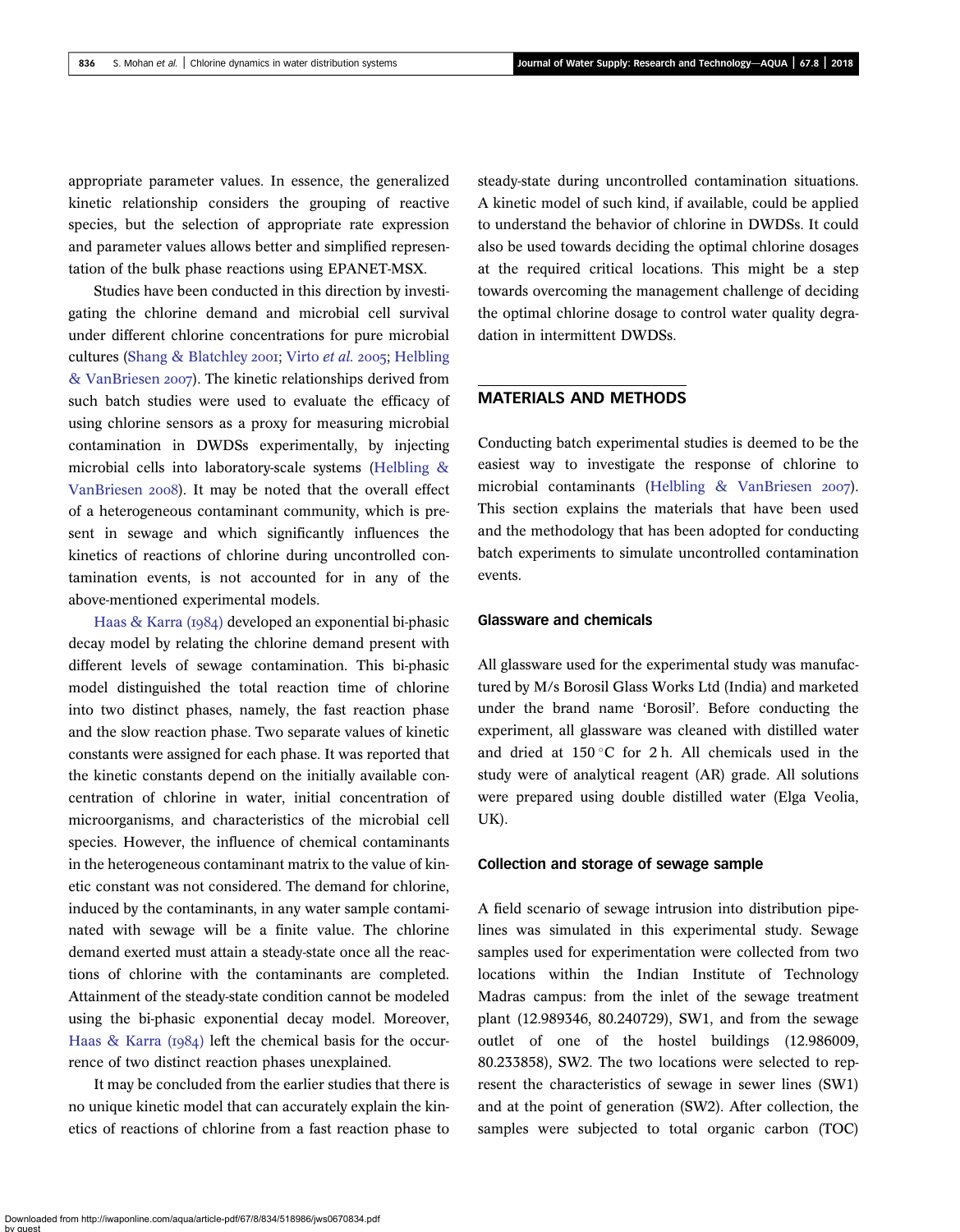analysis (Shimadzu TOC-V, Japan) and heterotrophic plate count (HPC) tests. TOC content obtained was  $1,749 \pm 1$ 0.1 mg/L and  $639 \pm 0.1$  mg/L for the sewage samples SW1 and SW2, respectively. From the HPC test, the total coliform counts were measured as  $3.1 \times 10^7$  CFU/mL and  $8 \times$  $10^6$  CFU/mL for SW1 and SW2, respectively. The sewage samples were refrigerated and used for experiments within 24 h after collection.

#### Chlorine solutions

The stock solution of chlorine was prepared by adding chlorine tablets of sodium hypochlorite (TCI Chemicals Pvt Ltd, India) in tap water. Water samples of different chlorine levels  $(2 \pm 0.02, 3 \pm 0.02, 4 \pm 0.02, 5 \pm 0.02, 6 \pm 0.02, 8 \pm 0.02)$ 0.02, and  $10 \pm 0.02$  mg/L) were prepared by diluting the stock solution. Final chlorine concentrations were estimated using triplicate DPD colorimetric method. The DPD colorimetric method is explained in the section below.

#### Available chlorine determination

The starch-iodide titrimetric method is one of the commonly used analytical methods for measuring chlorine levels in water. However, this method only yields reasonable results for chlorine concentrations greater than 1.0 mg/L. N,N-diethyl-p-phenylenediamine (DPD) colorimetric method is advocated for the determination of lower levels of chlorine (APHA/AWWA/WEF 2012). The present study adopted the DPD colorimetric method to measure chlorine concentrations in water. DPD indicator reagent and phosphate buffer solution used were procured from TCI Chemicals (India) Pvt Ltd. To determine chlorine concentration, 0.5 mL of DPD indicator and 0.5 mL phosphate buffer solution were added to 10 mL of chlorinated water sample in a test tube and mixed. The presence of chlorine is indicated by red color formation immediately following addition of DPD indicator reagent. DPD is oxidized by chlorine, and color intensity proportional to the chlorine concentration is produced. The absorption of this resulting solution is measured using the photometric method. A UV-spectrophotometer (Shimadzu UV-1800, Japan) was used for this purpose, and the light wavelength was fixed at 515 nm.

#### Chlorine demand assay

Two hundred mL of chlorinated water samples with concentrations  $2 \pm 0.02$ ,  $3 \pm 0.02$ ,  $4 \pm 0.02$ ,  $5 \pm 0.02$ ,  $6 \pm 0.02$ ,  $8 \pm 0.02$ 0.02, and  $10 \pm 0.02$  mg/L were each added to a 250 mL Erlenmeyer flask fitted with a magnetic stir bar (Remi MLH, India). The seven flasks were subjected to gentle and continuous mixing by setting the stir plate to a rotation of 155 rpm. The heterogeneous contaminants in the form of sewage samples (both the samples 1 and 2) were added at  $t = 0$  min in volumetric ratios (volume of sewage,  $V_{\text{seav}}$  to volume of water,  $V_{wait}$  of 1:500 (CT<sub>pre</sub>), 1:200 (CT1), 1:250 (CT2), and 1:300 (CT3). At time  $t = 3, 5, 10, 15, 30,$  and 60 min, 10 mL of water sample was drawn out in duplicate from the flask, to which 0.5 mL of DPD indicator and 0.5 mL of phosphate buffer solution were added immediately and were mixed. These samples were then analyzed for chlorine concentration using the DPD colorimetric method.

Chlorine demand exerted in water at any time is equivalent to the concentration of chlorine in water that is consumed up to that time. The chlorine demand exerted is mathematically represented as:

$$
Cl_{d,t} = Cl_i - Cl_t \tag{1}
$$

where  $Cl_{d,t}$  = chlorine demand of the water sample exerted up to time  $t$ ,  $Cl_i =$  initial chlorine concentration of the water sample, and  $Cl_t =$ chlorine concentration of the water sample at time *t*.

The chlorine values obtained from DPD colorimetric method were subtracted from the initial chlorine concentration of water to calculate available chlorine consumed in the reactions over time (chlorine demand) using Equation (1).

#### Microbial colony count assay

Total coliform bacterial colony count measurements were conducted in parallel with chlorine demand tests to ascertain the concentration of total coliform in the water samples after sewage addition. A 0.89% saline solution was prepared as the dilution water and Luria-Bertani agar medium (HiMedia Lab. Pvt Ltd, India) was used as the growth medium. Six water samples with the chlorine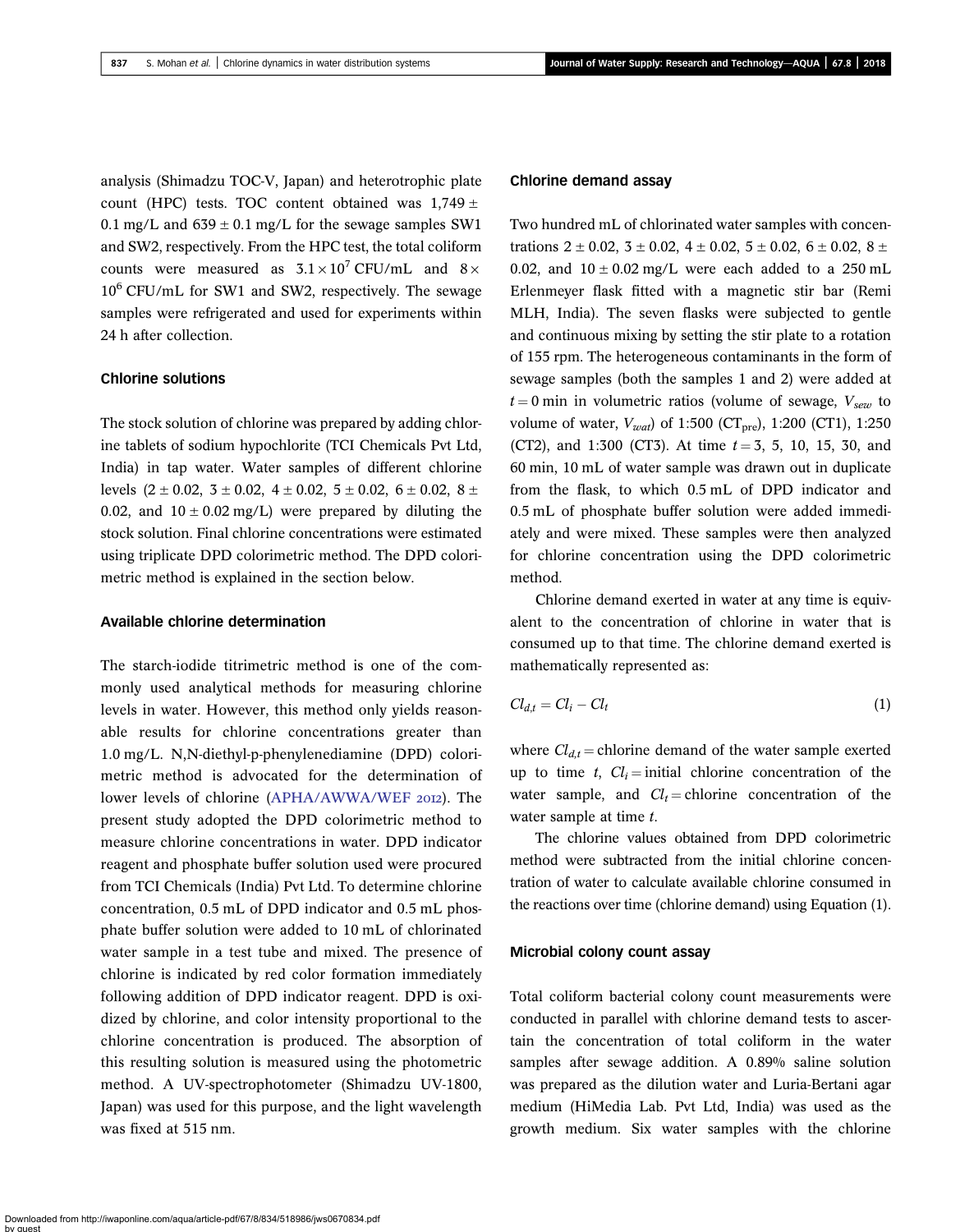concentration of  $2 \pm 0.02$  mg/L were each added to 250 mL Erlenmeyer flasks fitted with a magnetic stir bar (Remi MLH, India). The flasks were subjected to gentle and continuous mixing by setting the stir plate to a rotation of 155 rpm. The sewage sample (SW1) was added at  $t =$ 0 min in *Vsew*/*Vwat* ratios of 1:200 (MT1) and 1:300 (MT2). At time  $t = 3, 5, 10, 15,$  and 30 min, 9 mL of water samples were drawn out in duplicate from the flasks, to which 1 mL of 10% sodium thiosulphate solution was added to neutralize the effect of chlorine on microbial growth. One mL of the water samples were then serially diluted using 9 mL of dilution water. After autoclaving all the glassware, the agar medium was carefully transferred to each petri-dish for solidification. An amount of 0.1 mL of well-mixed sample was then aseptically inoculated on the agar medium on each plate. Using a sterile spreader device (L-rod), the diluted sample was evenly spread onto the surface of the solidified agar medium. The plates were incubated at a temperature of  $35 \pm 0.5$  °C for a period of  $48 \pm 2$  h. After incubation, the plates were analyzed for microbial colony formation. Each dilution was quantified in triplicate and the final microbial colony counts averaged across the three plates were reported.

#### Experimental methodology

To simulate a real-world sewage intrusion event in distribution pipelines, we used water that had undergone all conventional treatment processes, conveyed through the water distribution pipelines inside the Indian Institute of Technology Madras and was collected from the water tap of the Environmental and Water Resources Engineering laboratory. After measuring the actual chlorine concentration of the tap water, the stock solution of chlorine was added in required proportions to produce water samples of different initial chlorine concentrations.

The term *ultimate chlorine demand* may be duly used to define the concentration of chlorine available in water that could completely nullify the effects of any contaminant loading. If the initial chlorine concentration selected for the batch tests was equal to the *ultimate chlorine demand*, then both the chlorine concentration and the contaminant concentration left out in the water at the completion of reactions would be zero. The value of *ultimate chlorine demand* may depend both on the characteristics and quantity of the contaminants present in water. Its value for a contaminated water sample may be more than or less than its available chlorine concentration. In the former case, the entire amount of chlorine present in the water will be consumed by reactions with the contaminants present. In the latter case, a residual chlorine concentration, equivalent to the difference between available chlorine concentration and the *ultimate chlorine demand*, will remain in the water after the completion of all the reactions.

We hypothesized that by conducting the experiments using chlorinated water samples having high initial chlorine concentrations, the variations in concentration of chlorine could be observed in a better way. Therefore, high values of initial chlorine concentrations, i.e.,  $3 \pm 0.02$ ,  $4 \pm 0.02$ ,  $5 \pm 0.02$ ,  $6 \pm 0.02$ ,  $8 \pm 0.02$ , and  $10 \pm 0.02$  mg/L were selected for the first set of batch experiments, even though such high concentrations are generally hard to be found during normal operation of DWDSs. The same value of *ultimate chlorine demand* was maintained in every water sample during the first set of experiments. Therefore, all chlorinated water samples were injected with the same sewage sample (SW1) at the volumetric mixing ratio of 1:500  $(CT_{pre})$ .

The drinking water standards of India suggest that the minimum chlorine level of water supplied for drinking purposes should be 0.2 mg/L at the point of delivery. The variations in concentrations of chlorine are difficult to ascertain if the tests are conducted with very low concentrations (e.g., 0.2 mg/L). However, conducting experiments with high chlorine concentrations may not help to understand the kinetics of reactions occurring under real-world operating conditions. Thus, an initial chlorine concentration of  $2 \pm 0.02$  mg/L, which is moderately close to the levels normally maintained in DWDSs, was selected for our experiments. For the second set of experiments, the initial chlorine concentration is kept at a constant value  $(2 \pm$ 0.02 mg/L). Both the sewage samples (SW1 and SW2) were used for the tests with the aim to comprehend the effects of a heterogenous contaminant matrix on the reaction kinetics of chlorine. The mixing ratio is used as a surrogate parameter for contaminant loading. Three mixing ratios (*Vsew/Vwat* ratios) of 1 in 200, 1 in 250, and 1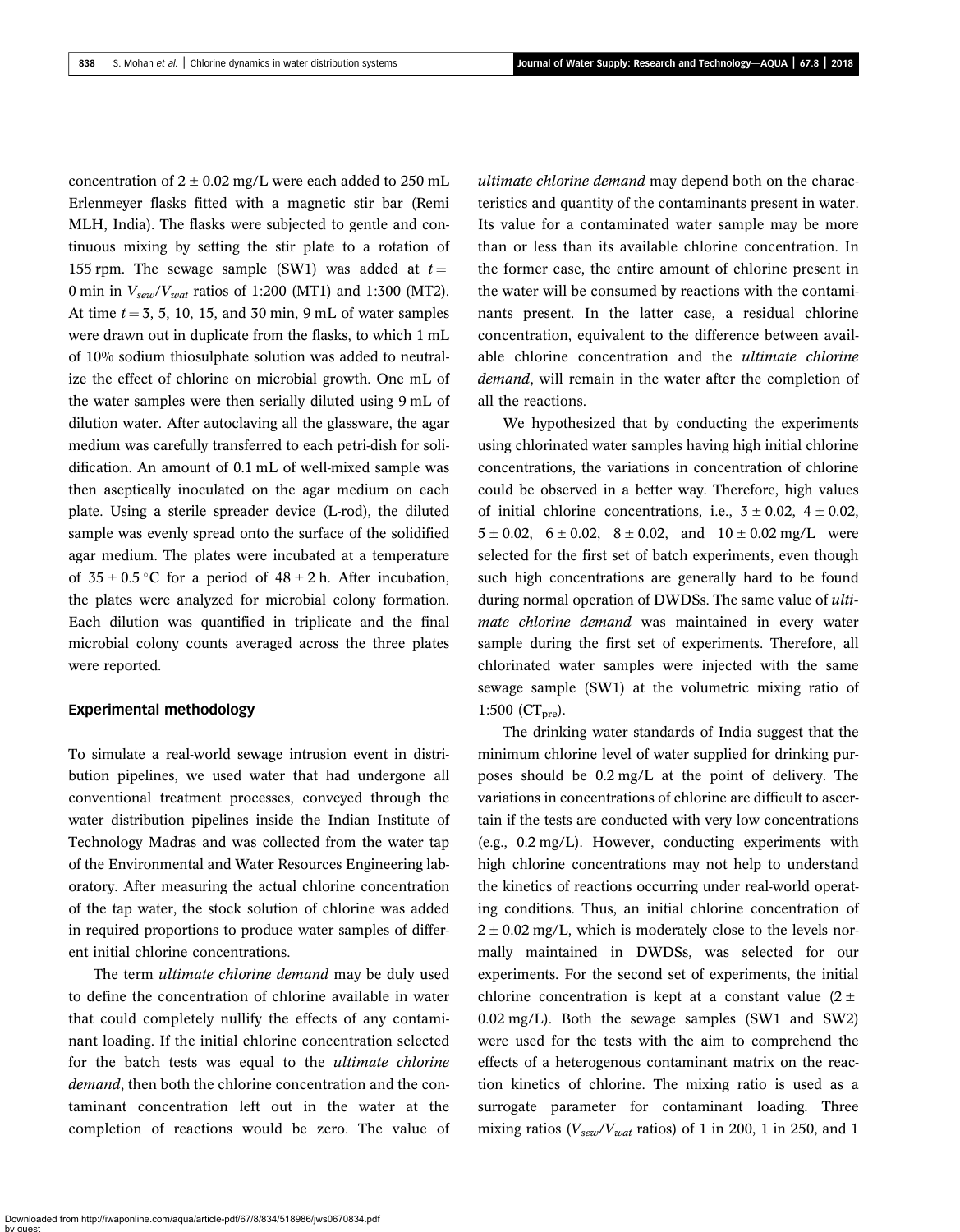in 300 were selected for the tests CT1, CT2, and CT3, respectively.

The primary role of chlorine as a disinfectant is to kill the microbial contaminants by inactivating the enzymatic activity and to provide necessary 'sterilization' to the drinking water. The presence of the heterogeneous group of contaminants in sewage may significantly affect the dynamics of microbial decay (disinfection process). Batch experiments were conducted to study the microbial decay kinetics in the heterogenous contaminant pool. Two tests were conducted by injecting the sewage sample (SW1) into chlorinated tap water samples maintained with an initial chlorine concentration of  $2 \pm 0.02$  mg/L in  $V_{\text{sew}}$ /  $V<sub>wat</sub>$  ratios of 1 in 200 (MT1) and 1 in 300 (MT2), as the contaminant load.

### RESULTS AND DISCUSSION

#### Chlorine response to contaminant intrusion

The first set of batch studies was conducted to observe the general trend of chlorine response during uncontrolled contamination situations. After the addition of SW1 at  $t =$ 0 min, the chlorine concentrations were measured at 3, 5, 10, 15, and 30 min. The observed temporal variations in the concentrations of chlorine are represented in Figure 1(a).

It can be inferred from Figure  $1(a)$  that the available chlorine undergoes a relatively rapid reduction at the initial stages of the reaction, after the contaminant injection. This is eventually followed by a relatively slow reduction, followed by a very slow reduction. The same trend is observed in the results of tests with different initial concentrations of chlorine. The kinetics of the reactions causing the disappearance of chlorine is observed to be time-dependent. Hence, it may be inaccurate to generalize the reaction kinetics using a single-order kinetic model (zero-order, firstorder, or second-order). It is hypothesized that the reactions follow first-order kinetics in the initial stage and zero-order kinetics in the last stage and a mixed-order reaction kinetics (between first and zero) at the intermediate stage.

Figure 1(b) depicts the relationship between the chlorine demand exerted and the initial chlorine concentrations of



**Figure 1**  $|$  (a) Chlorine response in water samples with different initial chlorine levels (3, 4, 5, 6, 8, and 10 mg/L) and (b) chlorine demand exerted versus initial chlorine concentration.

the water samples. The difference between initial chlorine concentration and the chlorine concentration of the water sample after 30 min is reported here as the chlorine demand exerted (*Cld,max*). The value of *Cld,max* increased with increasing initial chlorine concentration (Figure 1(b)). The value of *ultimate chlorine demand* is the same for the water samples with  $4 \pm 0.02$  mg/L and  $3 \pm 0.02$  mg/L initial chlorine concentrations. For both these samples, the residual chlorine concentration at 30 min was found to be more than zero. Therefore, more consumption of chlorine can be related to the higher chlorine concentration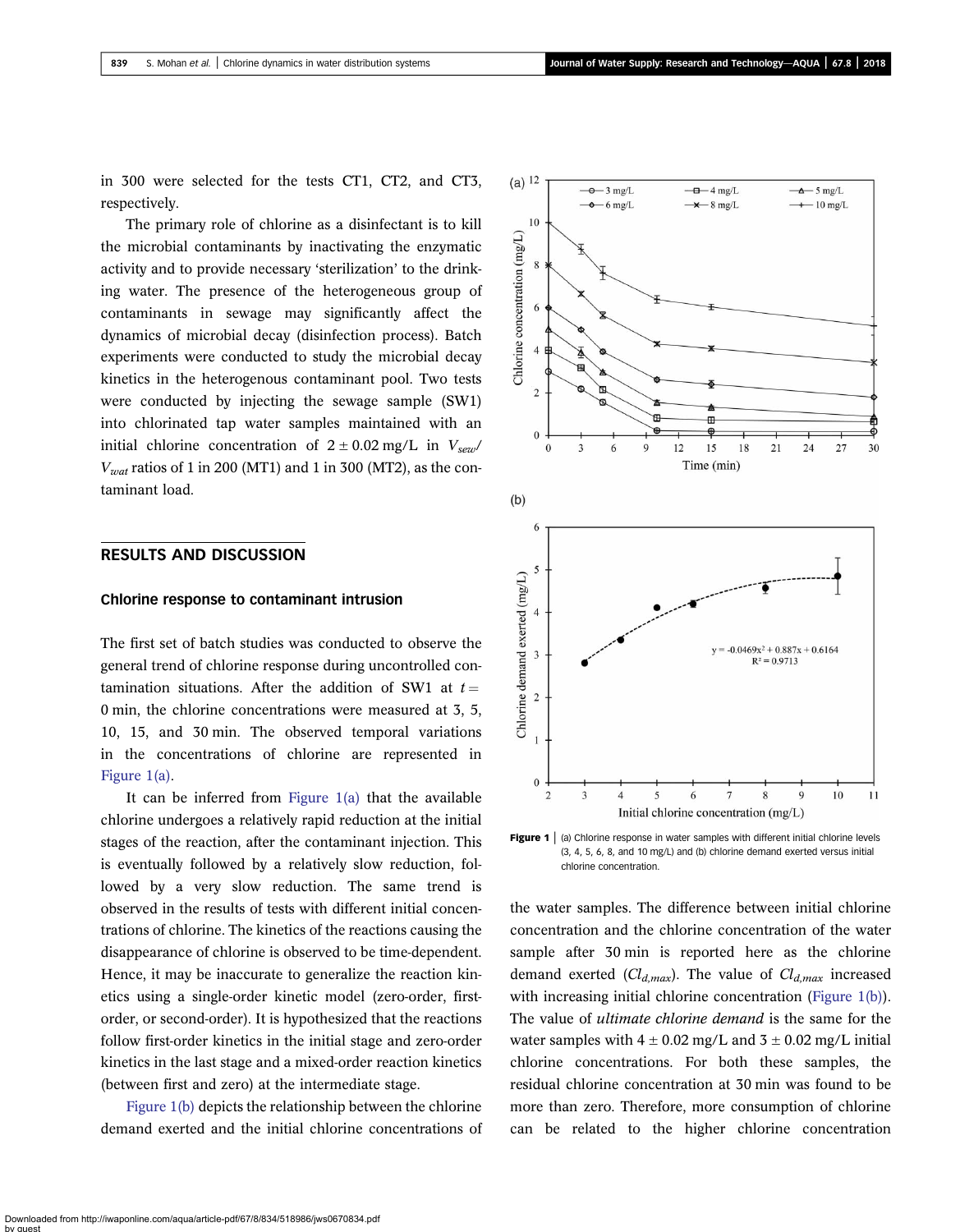$(4 \pm 0.02 \text{ mg/L})$  maintained in the water sample. The results depicted in Figure 1(b) indicates that the chlorine demand of the water sample (consumption of chlorine) depends on the initially available chlorine concentration (Helbling & Vanbriesen 2009).

It may be illogical to assume that the chlorine demand curve shown in Figure 1(b) is always increasing. When the initial chlorine concentration equals the *ultimate chlorine demand*, induced by any contaminant load, the residual chlorine concentration becomes zero. It may be hypothesized that the chlorine demand curve will asymptotically reach the *ultimate chlorine demand* with the increase in initial chlorine concentration. This provides an opportunity to presume the existence of a specific value of chlorine concentration or a 'threshold' value of chlorine concentration for the water sample, for which the maximum chlorine demand exerted is equal to the *ultimate chlorine demand*. If the chlorine concentration is greater than the threshold value, corresponding to a contaminant loading, then the effect of that specific contaminant loading can be completely nullified, leaving a residual chlorine concentration.

# Kinetics of the disappearance of chlorine during uncontrolled contamination

For the test described in the section 'Chlorine response to contaminant intrusion', the chlorine concentrations were monitored in time intervals up to 30 min after the contaminant injection. However, no significant variations were observed after 15 min (Figure  $1(a)$ ). It is hypothesized that the chlorine demand exerted in the water samples reaches a steady-state after a reaction time of 15 min. To verify this hypothesis, the chlorine concentration of the water samples was additionally monitored for 60 min after contaminant injection. The chlorine concentrations were measured at 3, 5, 10, 15, 30, and 60 min.

Figure 2 depicts the results of the batch tests conducted. The chlorine response patterns observed (Figure 2) are similar to the response patterns observed from the experiments described in the section 'Chlorine response to contaminant intrusion' (Figure  $1(a)$ ). The test results indicate that the reaction of chlorine in response to sewage intrusion is distinguishable into three distinct phases, based on reaction kinetics. The three phases may be described as a rapid



Figure 2 | Chlorine response to the injection of sewage sample (a) SW1 and (b) SW2 in volumetric mixing ratios of 1 in 200 (CT1), 1 in 250 (CT2), and 1 in 300 (CT3).

response phase, slow response phase, and very slow response phase. The rapid response phase occurs for approximately 5 min after contaminant injection. The slow response phase occurs from approximately 5 to 15 min. Beyond 15 min, only very slight variation in the chlorine concentration is observable. This corresponds to the very slow response phase. The timing of the three phases depends on the initial chlorine concentration of water and the characteristics of the contaminant load. It is evident from Figure 2 that the chlorine response curves obtained for the tests CT, CT2, and CT3 have significant differences. It is not easy to distinguish between the slow and very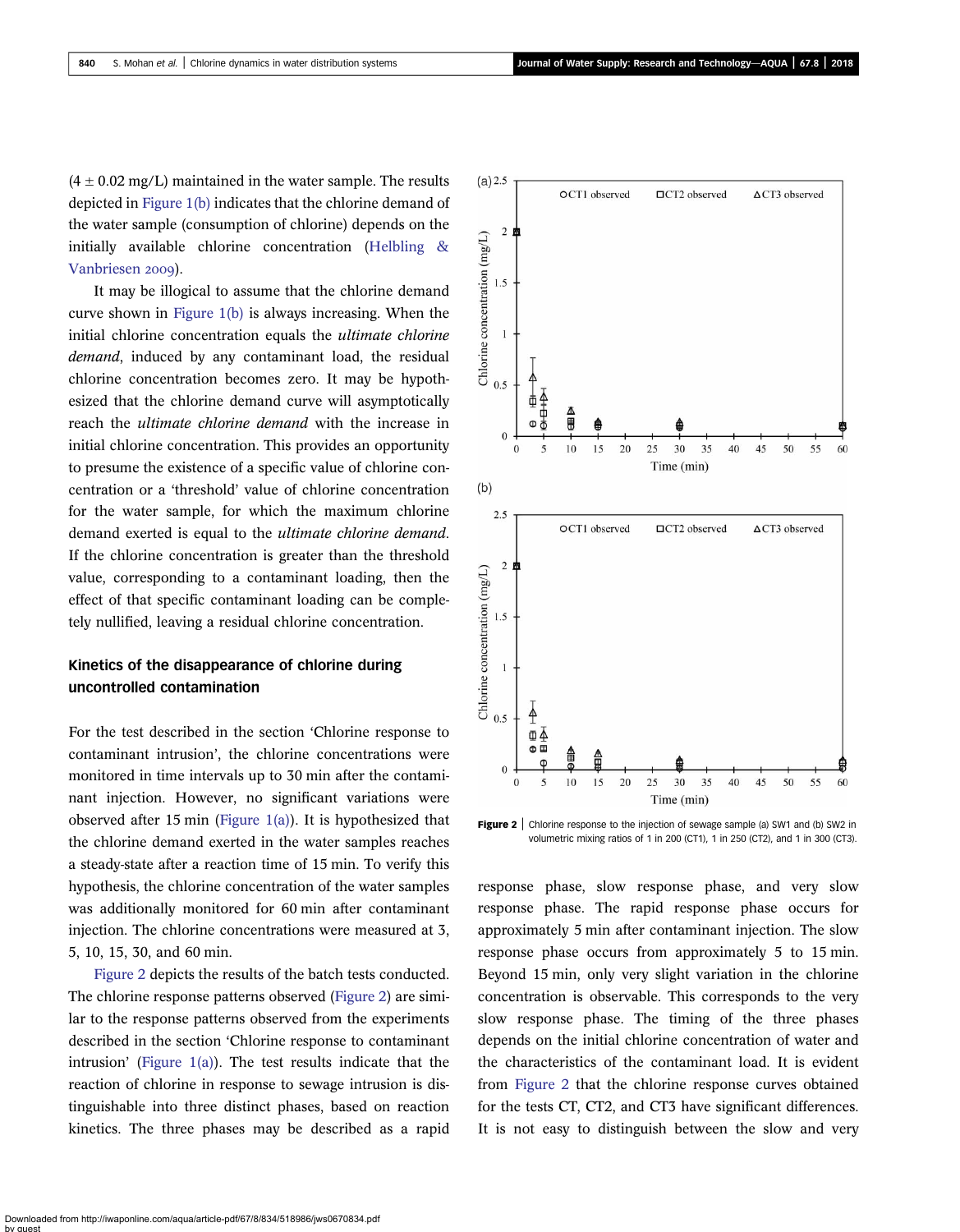slow response phases from the results of test CT1 (for both sewage samples, SW2 and SW1) because the observable variation in chlorine concentration is almost negligible after 5 min (Qualls & Johnson 1983; Brown *et al.* 2011). The contaminant load injected is highest for the test CT1  $(V_{\textit{sew}}/V_{\textit{wat}})$  of 1 in 200) compared to tests CT2  $(V_{\textit{sew}}/V_{\textit{wat}})$ of 1 in 250) and CT3 (*Vsew/Vwat* of 1 in 300). Accordingly, the value of *ultimate chlorine demand* is also highest for test CT1, followed by CT2, then CT3. The observed reactions for CT1 attained steady-state rapidly, within a reaction period of 5 min. For the tests CT2 and CT3, the three reaction phases are more clearly distinguishable.

The differences in reaction kinetics observable between CT2 and CT3 may be because of the comparatively high value of *ultimate chlorine demand* of water sample in the test CT2. Or, more concisely, all three tests suggest that differences in initial contaminant load result in differences in reaction kinetics (Helbling & Vanbriesen ). If lines were drawn to connect observed points for each test, we could see a pattern for both SW1 and SW2 showing that increased contaminant load is associated with reduced time to steady state (Helbling & VanBriesen 2007).

The temporal variation in chlorine demand of water exerted, as a result of sewage injection, will be analogous to the variation in the concentration of chlorine. Therefore, the variations in chlorine demand exerted can also be distinguished in the three distinct phases based on the reaction kinetics. A multi-phase relationship is proposed to explain the observed reaction kinetics of chlorine. The proposed kinetic model is mathematically described as:

$$
Cl_{d,t} = Cl_{d,max} \cdot \frac{t}{K_{50} + t} \tag{2}
$$

where  $Cl_{d,max}$  = maximum chlorine demand exerted in the water sample in mg/L;  $t =$  reaction time in minutes, and  $K_{50}$  = half-saturation constant for chlorine demand exertion in minutes.  $Cl_{d,max}$  and  $K_{50}$  are the kinetic parameters. Assuming that the consumption of chlorine in water after 60 min is negligible, the chlorine demand exerted at 60 min can be approximated as the maximum chlorine demand exerted (*Cld,max*). The half-saturation constant  $(K_{50})$  is the time at which 50% of the maximum chlorine demand is consumed by available chlorine. Using the data derived from the experiments, the kinetic parameters of Equation (2),  $Cl_{d,max}$  and  $K_{50}$  are calculated and are listed in Table 1.

By substituting the derived values of kinetic parameters in the proposed relationship, given in Equation (2), the chlorine demand exerted at different stages of the reaction are predicted. The test data and the model predicted values of chlorine demand at different stages of the reaction for the tests CT1, CT2, and CT3 (conducted both with sewage samples SW1 and SW2) are given in Figure 3.

The test data and the predicted data for the tests conducted with six contaminant loadings are statistically analyzed to evaluate the fit of the model predictions. The statistical analysis results are given in Table 2. The coefficient of determination  $(R^2)$  provides a measure of how well the test data are explained by the proposed model, based on the proportion of total variation of outcomes explained by the model. A high  $R^2$  value may prove the suitability of the proposed multi-phase kinetic relationship in explaining the variation of the chlorine demand exerted and ability to represent the actual variation in the test data. An  $\mathbb{R}^2$  value very close to 1.0 indicates that the model predictions perfectly fit the test data. For all tests,  $R<sup>2</sup>$  values obtained are very close to 1.0 (Table 2). This suggests that the proposed kinetic relationship is perfectly predicting the variations in the concentrations of chlorine during sewage intrusion.

A regression analysis provides further insight into the accuracy of model predictions. The results of the regression analysis are presented in Figure 4. For all six tests, both with sewage samples SW1 and SW2, the proposed model explains the reaction kinetics with more than 95%

Table 1 | Values of the kinetic parameters derived from experimental data

| Sewage          | Test            | <b>Max.</b> chlorine demand | <b>Half-saturation constant</b> |
|-----------------|-----------------|-----------------------------|---------------------------------|
| sample          |                 | (mg/L)                      | (min)                           |
| SW1             | CT <sub>1</sub> | 1.921                       | 0.066                           |
|                 | CT <sub>2</sub> | 1.904                       | 0.362                           |
|                 | CT <sub>3</sub> | 1.888                       | 0.886                           |
| SW <sub>2</sub> | CT <sub>1</sub> | 1.988                       | 0.189                           |
|                 | CT <sub>2</sub> | 1.930                       | 0.370                           |
|                 | CT3             | 1.900                       | 0.750                           |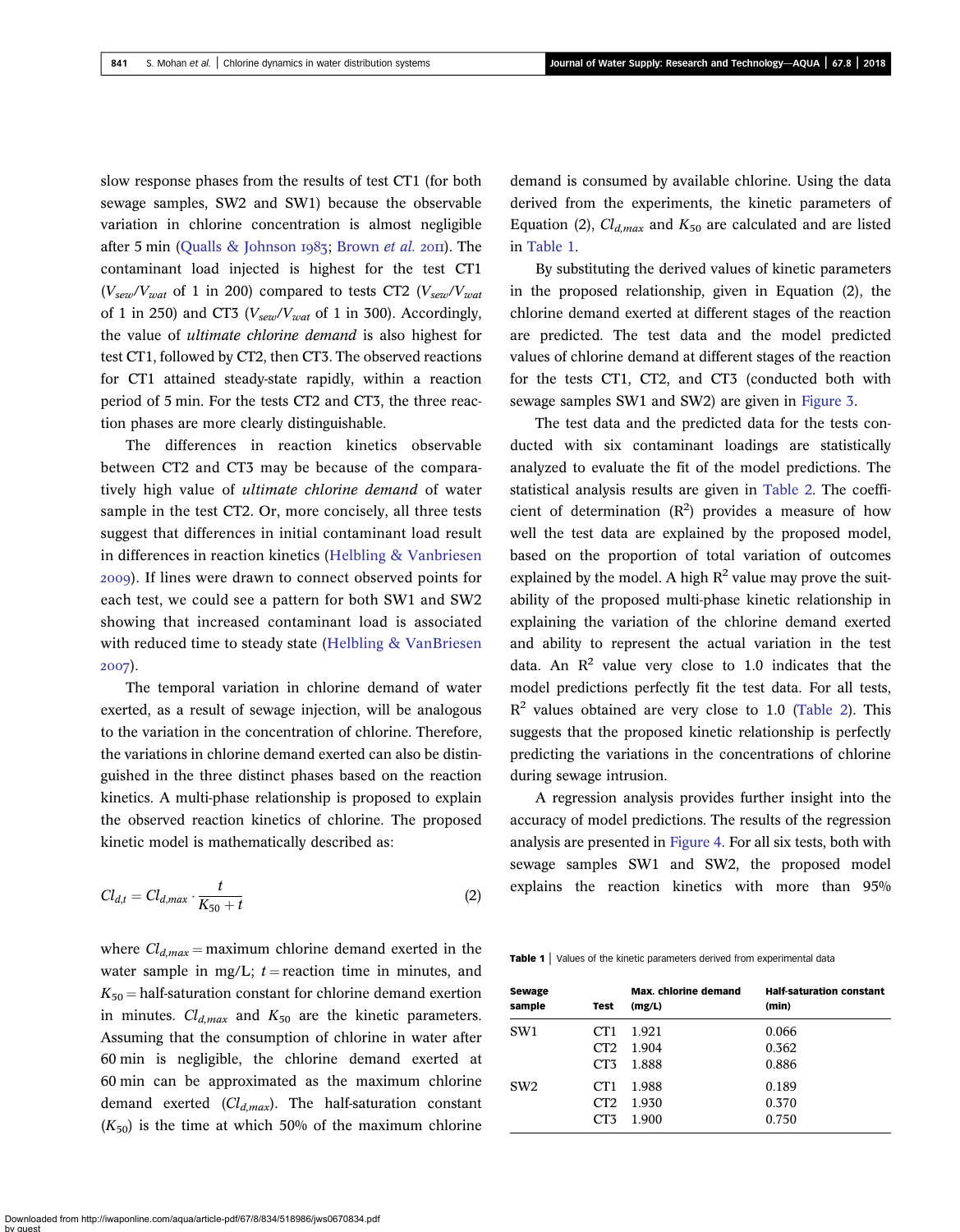

Figure 3 | Predicted and test data of chlorine demand exerted for tests conducted with sewage samples (a) SW1 and (b) SW2.

|  | Table 2   Results of ANOVA analysis of test data |  |  |  |  |  |
|--|--------------------------------------------------|--|--|--|--|--|
|--|--------------------------------------------------|--|--|--|--|--|

| <b>Sewage sample</b> | Test            | $R^2$  | P-value <sup>a</sup> | F-value <sup>b</sup>  |
|----------------------|-----------------|--------|----------------------|-----------------------|
| SW <sub>1</sub>      | CT <sub>1</sub> | 0.9999 | 0.9983               | $4.8 \times 10^{-8}$  |
|                      | CT2             | 0.9990 | 0.9923               | $9.6 \times 10^{-5}$  |
|                      | CT3             | 0.9978 | 0.9658               | $1.9 \times 10^{-3}$  |
| SW <sub>2</sub>      | CT <sub>1</sub> | 0.9981 | 0.9990               | $1.72 \times 10^{-6}$ |
|                      | CT2             | 0.9982 | 0.9887               | $2.1 \times 10^{-4}$  |
|                      | CT3             | 0.9960 | 0.9850               | $3.7 \times 10^{-4}$  |

 $a_{\alpha} = 0.05$ , <sup>b</sup>F-critical = 4.7472.

confidence (Figure 4). This proves that the proposed kinetic relationship well replicates the reaction kinetics of chlorine response during sewage intrusion.



Figure 4 | Regression analysis results for the tests conducted.

Single factor analysis of variance (ANOVA) was conducted to compare the statistical significance of the test data and the predicted values. The *P*-values and F-values derived from the ANOVA analysis are given in Table 2. The *P*-value represents the probability by which the proposed model predicts the chlorine response with a significance level  $(\alpha$  value) of 5%. The *P*-values for all the tests obtained are very close to 1.0. This indicates the consistency of the model predictions with the test data. The F-value is the ratio of the variance of group means (mean squares between) to the mean of the within the group variances (mean squared error). For all the tests, the F-values obtained are found to be much smaller than the F-critical (F-statistic) value (Table 2). Considering both the *P*-values and the F-values, it can be inferred that the model observations for all the tests are nearly identical to the test data.

#### Microbial decay kinetics

The chlorine response curves (Figures 1(a) and 2) show the attainment of a steady state 15 min after the contaminant injection. The batch tests (MT1 and MT2) were continued beyond this time to understand the kinetics of microbial decay during the very slow response phase. The microbial colony counts of the water samples were monitored at 3, 5, 10, 15, and 30 min. The results of the tests, MT1 and MT2, are shown in Figure 5.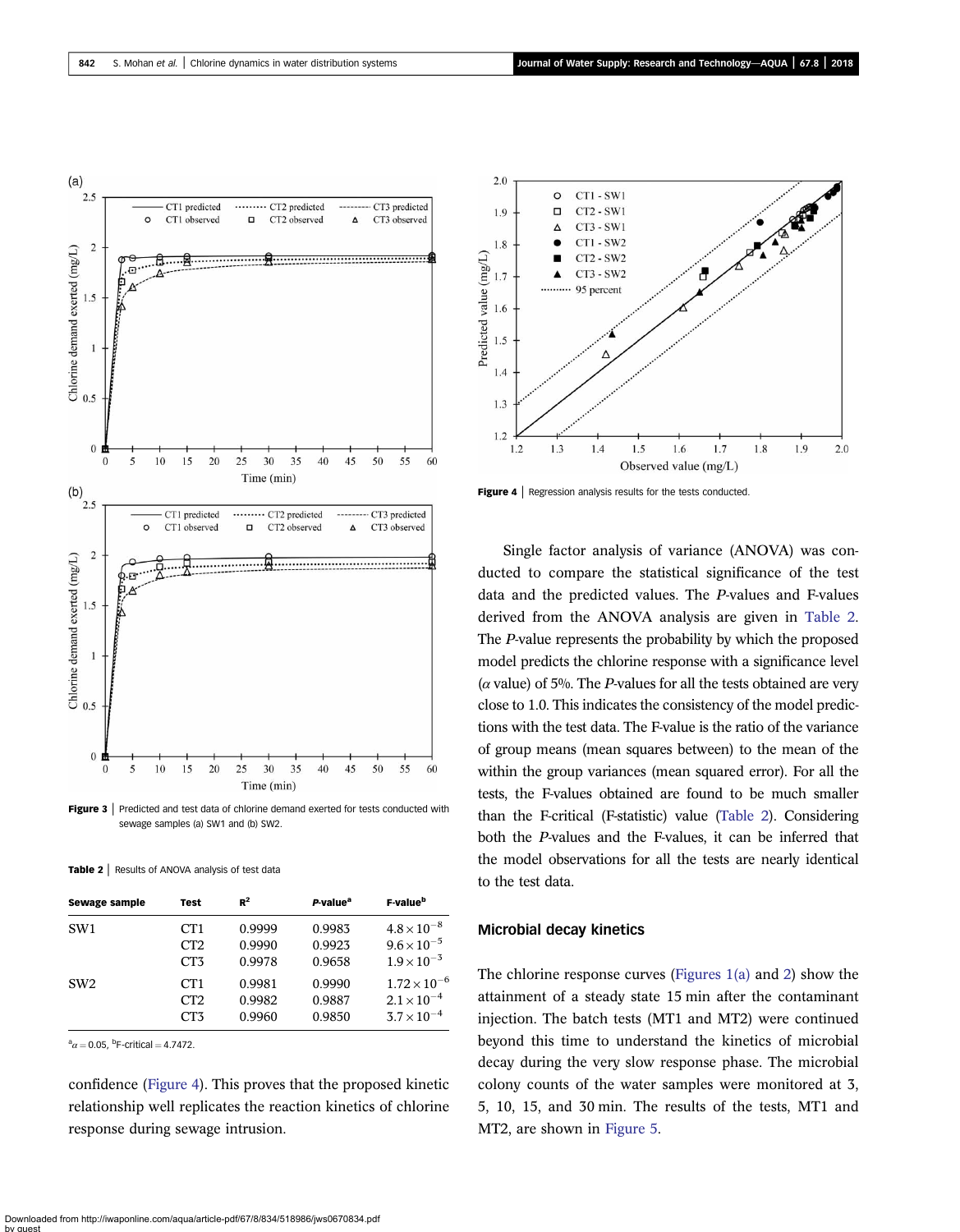

Figure 5 | Temporal variations in microbial colony count obtained by the injection of sewage sample (SW1) in mixing ratios of 1 in 200 (MT1) and 1 in 300 (MT2).

The average microbial colony count at  $t = 0$  for the tests MT1 and MT2 was measured to be  $1.55 \times 10^5$  CFU/mL and  $1 \times 10^5$  CFU/mL, respectively. A rapid decrease in the microbial colony counts occurred by  $t = 3$  min. The reaction kinetics slowed down after 3 min, and beyond this time, no significant variation in the microbial colony count was observable. The microbial decay attained saturation after 15 min. After 30 min, no colony formation was observable for both the tests MT1 and MT2.

The pattern of microbial decay observed from the tests MT1 and MT2 (Figure 5) shows a pattern similar to that of the chlorine response (Helbling  $&$  VanBriesen 2007). The rapid decrease in microbial colony counts immediately after the contaminant injection is analogous to the rapid response phase of the chlorine response curve. The rapid consumption of chlorine in the initial stages of the reaction, as observed in Figures 1(a) and 2, appears to be due to the utilization of chlorine for the inactivation of microbial cells. The relatively slow reaction kinetics of microbial decay, observed from 5 to 15 minutes, and the constant phase, observed after 15 minutes, may be analogous to the slow response and the very slow response phases of chlorine response curve, respectively. However, the microbial colony counts for both tests MT1 and MT2 are observed to be zero at 15 min. Hence, it was confirmed that decay of chlorine during the very slow response phase (after 15 min) is not due to the disappearance of microbial cells. In other words, the initial chlorine concentrations of the water samples were sufficient to meet chlorine demand due to microbial contamination.

Chlorine has very strong oxidizing potential. The available chlorine in the water sample might cause oxidation of several chemical contaminants in the heterogenous contaminant matrix (Tian et al. 2017). It may be postulated that the disappearance of chlorine during the very slow response phase may be induced by these chemical contaminants. Because the maximum rate of microbial decay occurs in the first 3 min after contaminant loading, it may be inferred that the chlorine disappearance during the initial stage (rapid response phase) is predominantly influenced by the reactions causing the decay of microbial contaminants. During the intermediate stage (slow response phase), both groups of contaminants (microbial and chemical) may be contributing to the disappearance of chlorine in the water.

#### Kinetic parameters of the multi-phase relationship

The bi-phasic exponential relationship proposed by Haas & Karra ( $1984$ ) uses three kinetic parameters, *Q*,  $k_1$ , and  $k_2$ . *Q* is the chlorine fraction demanded in the second phase of chlorine demand,  $k_1$  is the chlorine decay kinetic coefficient for the initial phase of chlorine demand, and  $k_2$  is the chlorine decay kinetic coefficient for the second phase of chlorine demand. Empirical relationships for the parameters of this expression were developed by Helbling & Vanbriesen (2009) by approximating a linear relationship between the initial chlorine concentration and chlorine remaining after a given contact time. However, this approximation does not hold well for the test results obtained here (Figure 1(b)).

We propose a simple kinetic relationship that uses only two kinetic parameters, i.e., maximum chlorine demand  $(Cl_{d,max})$  and half-saturation constant  $(K_{50})$ . The values of both the parameters are dependent on the initial chlorine concentration of the water sample. The values of *Cld,max* increase with increasing TOC values and microbial colony counts. This agrees with the basic understanding that a higher contaminant load corresponds to a higher chlorine demand. Higher contaminant loads (high *Vsew/Vwat* ratios) were observed to consume chlorine at a faster rate. Thus,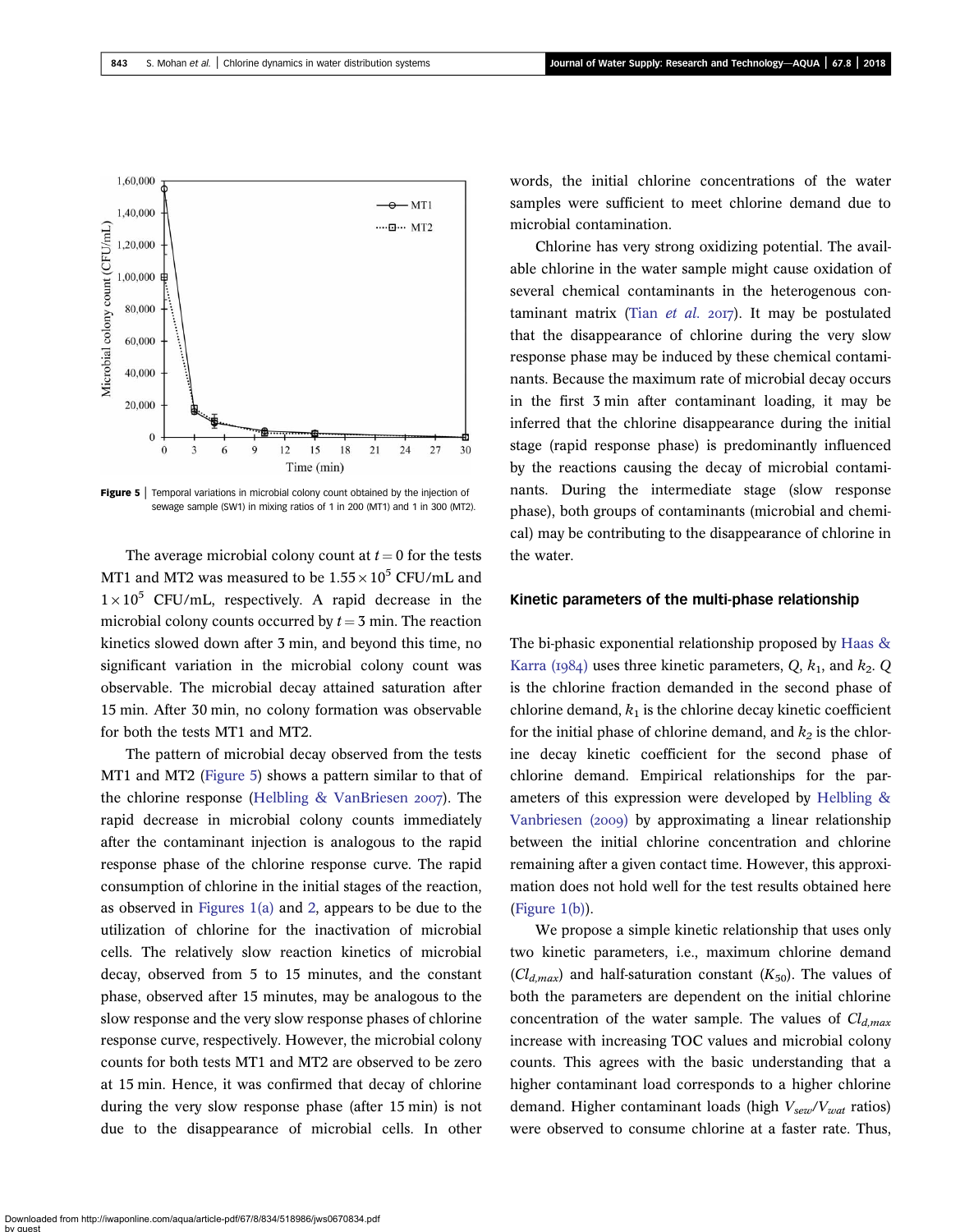there is a decrease in the values of  $K_{50}$  with an increase in strength of contaminant loads.

# PRACTICAL APPLICATIONS OF THE PROPOSED KINETIC MODEL

This work is a genuine attempt to understand the complex mechanisms governing the disappearance of chlorine induced by uncontrolled contamination in DWDSs. The proposed multi-phase kinetic relationship generalizes the complex biochemical reactions between microbial contaminants, chemical contaminants, and chlorine, by the selection of appropriate parameter values.

The proposed kinetic model may be utilized to investigate how the chlorine demand of water changes in realworld intermittent DWDSs in developing countries, which are commonly affected by the problem of sewage intrusion. It may be noted that more than one-third of the water utilities of Africa and South America and more than half of the water utilities of Asia are intermittently operated (Kumpel & Nelson 2016). Intermittent water supply also accounts for 17.2 million infections causing 4.52 million cases of diarrhea, and 1,560 deaths each year (Bivins *et al.* 2017). It is possible to practically safeguard water quality in a distribution pipeline from contamination via sewage intrusion if the chlorine concentration maintained is above the threshold value. By appropriate selection of chlorine dosage at the inlet point or at any intermediate point, a chlorine concentration greater than or equal to the threshold value, corresponding to an expected contaminant loading, can be maintained at points of potential contamination to adequately protect water quality. The proposed kinetic relationship can be duly incorporated for optimizing the chlorine dosages.

The proposed kinetic model can also be integrated with the monitoring framework for chlorine sensors to investigate the biological quality variations during conveyance. Chlorine sensors can be an effective tool to monitor microbial contamination in DWDSs. The proposed kinetic model may be used to relate the chlorine variations to microbial contaminant loads. By integrating chlorine sensor data with ICT cloud techniques, the water utility operators and consumers can be alerted during contaminant intrusions. Necessary corrective and control actions can be taken this way to prevent dispersion of contaminants and potential health risks to consumers. This will help to mitigate the effects of uncontrolled contamination and will be a step towards solving the problem of water quality degradation in intermittent DWDSs of developing countries.

# LIMITATIONS OF THE PRESENT STUDY

We hypothesized that no single-order kinetic model can represent the reaction kinetics of chlorine during the events of uncontrolled microbial contamination, such as sewage intrusion. A multi-phase model provides a better fit for chlorine reaction kinetics in this situation. A preliminary understanding of how the values of the kinetic parameters vary with the contaminant load (TOC and microbial colony count) in water maintained with a specific initial chlorine concentration is presented in this work. Total coliform bacteria were only considered as the potential indicator of microbial contamination. The other microorganisms that may influence the reaction kinetics of chlorine in the slow and very slow response phases were not considered, and this aspect needs further investigation. An empirical method is required for the estimation of the kinetic parameters induced by a specific contaminant load for a given chlorine concentration. It may also be noted that only the bulk phase reaction was analyzed in the present study; further research should incorporate wall zone reactions in order to understand completely the kinetics of chlorine disappearance in pipelines of real-world DWDSs.

## **CONCLUSIONS**

Chlorine response to uncontrolled contamination (sewage intrusion) is distinguishable into three reaction phases: rapid response phase (approximately up to 5 minutes), slow response phase (between 5 and 15 minutes), and very slow response phase (beyond 15 minutes). The microbial contaminants present in the heterogeneous contaminant matrix predominantly influence the reaction rate during the rapid response phase. Both microbial and chemical contaminant groups may influence the reactions during the slow